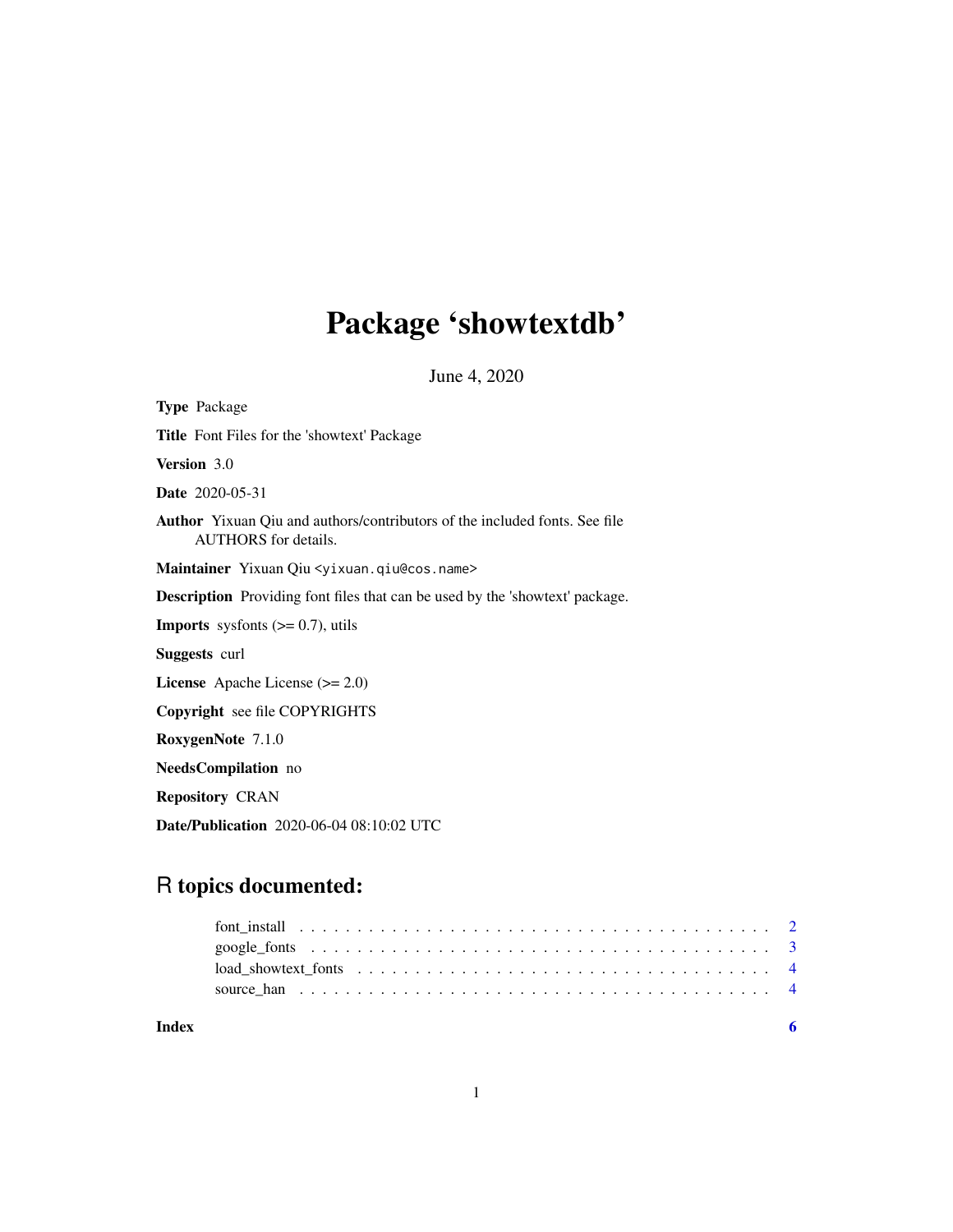<span id="page-1-1"></span><span id="page-1-0"></span>

#### Description

font\_install() saves the specified font to the 'fonts' directory of the **showtextdb** package, so that it can be used by the showtext package. This function requires the curl package.

font\_installed() lists fonts that have been installed to showtextdb.

NOTE: Since the fonts are installed locally to the package directory, they will be removed every time the showtextdb package is upgraded or re-installed.

#### Usage

```
font_install(font_desc, quiet = FALSE, ...)
```

```
font_installed()
```
#### Arguments

| font desc               | A list that provides necessary information of the font for installation. See the<br><b>Details</b> section. |
|-------------------------|-------------------------------------------------------------------------------------------------------------|
| auiet                   | Whether to show the progress of downloading and installation.                                               |
| $\cdot$ $\cdot$ $\cdot$ | Other parameters passed to $curl$ : $curl\_download()$ .                                                    |

#### Details

font\_desc is a list that should contain at least the following components:

showtext\_name The family name of the font that will be used in showtext.

font\_ext Extension name of the font files, e.g., ttf for TrueType, and otf for OpenType.

regular\_url URL of the font file for "regular" font face.

Optionally, font\_desc can also contain bold\_url, italic\_url, bolditalic\_url, and symbol\_url that provide the URLs of the other font faces.

See [source\\_han\\_sans\(](#page-3-1)) and [source\\_han\\_serif\(](#page-3-1)) for an example of the font\_desc parameter.

#### Author(s)

Yixuan Qiu <<https://statr.me/>>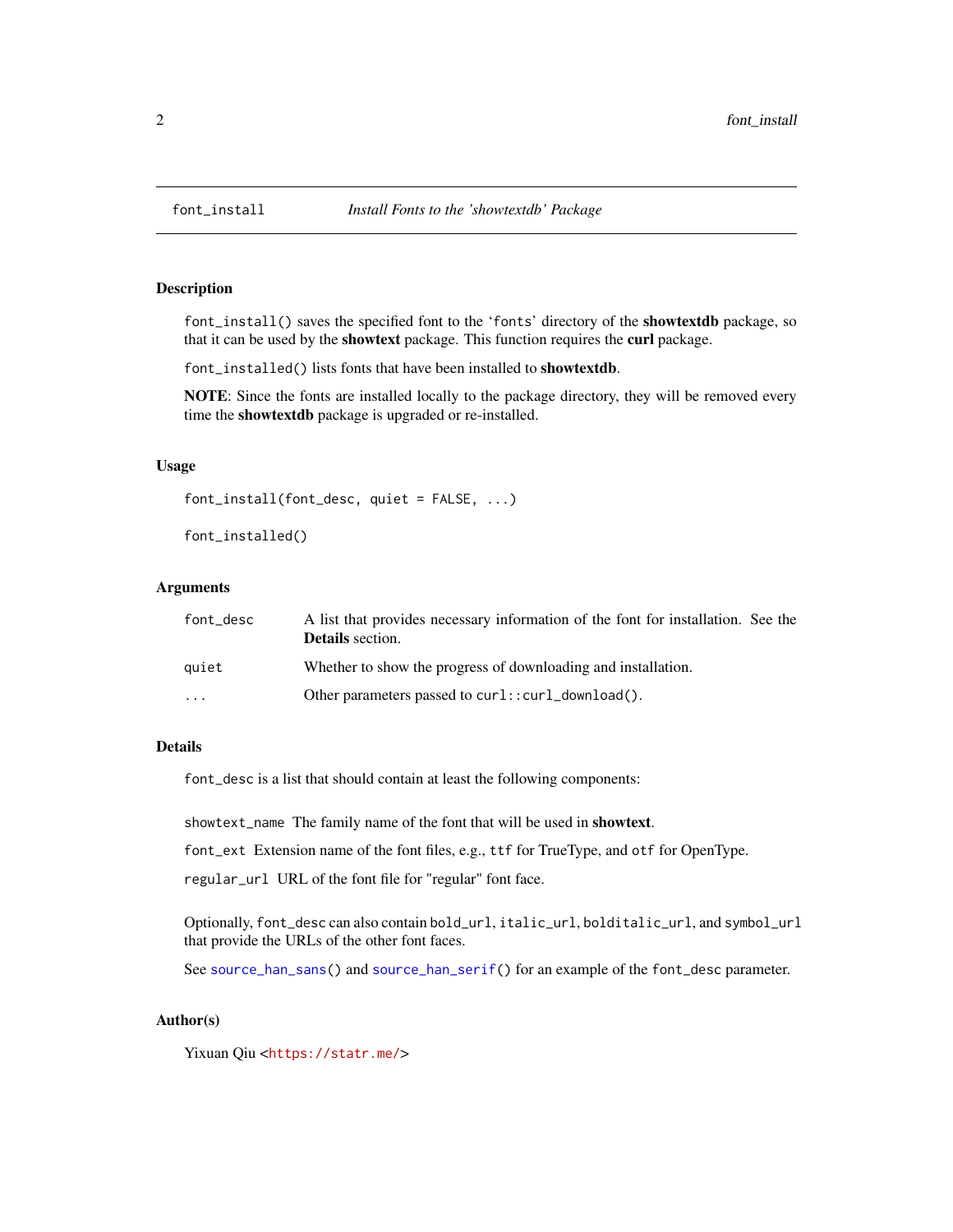#### <span id="page-2-0"></span>google\_fonts 3

#### Examples

```
## Not run:
## Install Source Han Serif Simplified Chinese
font_install(source_han_serif())
## List available font families
sysfonts::font_families()
## Use the font with the "showtext" package
if(require(showtext)) {
   wd = setwd(tempdir())
   showtext.auto()
   pdf("source-han-serif.pdf")
   par(family = "source-han-serif-cn")
   plot.new()
   box()
   text(0.5, 0.9, "\u601d\u6e90\u5b8b\u4f53", cex = 3, font = 2)
    text(0.5, 0.4, "\u843d\u5176\u5b9e\u8005\u601d\u5176\u6811", cex = 3)
    text(0.5, 0.2, "\u996e\u5176\u6d41\u8005\u6000\u5176\u6e90", cex = 3)
   dev.off()
   setwd(wd)
}
## End(Not run)
```

| google_fonts | Meta-information for the Google Fonts |  |  |
|--------------|---------------------------------------|--|--|
|              |                                       |  |  |

#### Description

This function provides information of Google Fonts that can be used in the [font\\_install\(](#page-1-1)) function. It will try to include all font faces available for a specified family name.

#### Usage

```
google_fonts(name, ...)
```
#### Arguments

| name     | Name of the font that will be searched in Google Fonts. |
|----------|---------------------------------------------------------|
| $\cdots$ | Other parameters passed to curl::curl_fetch_memory().   |

#### Author(s)

Yixuan Qiu <<https://statr.me/>>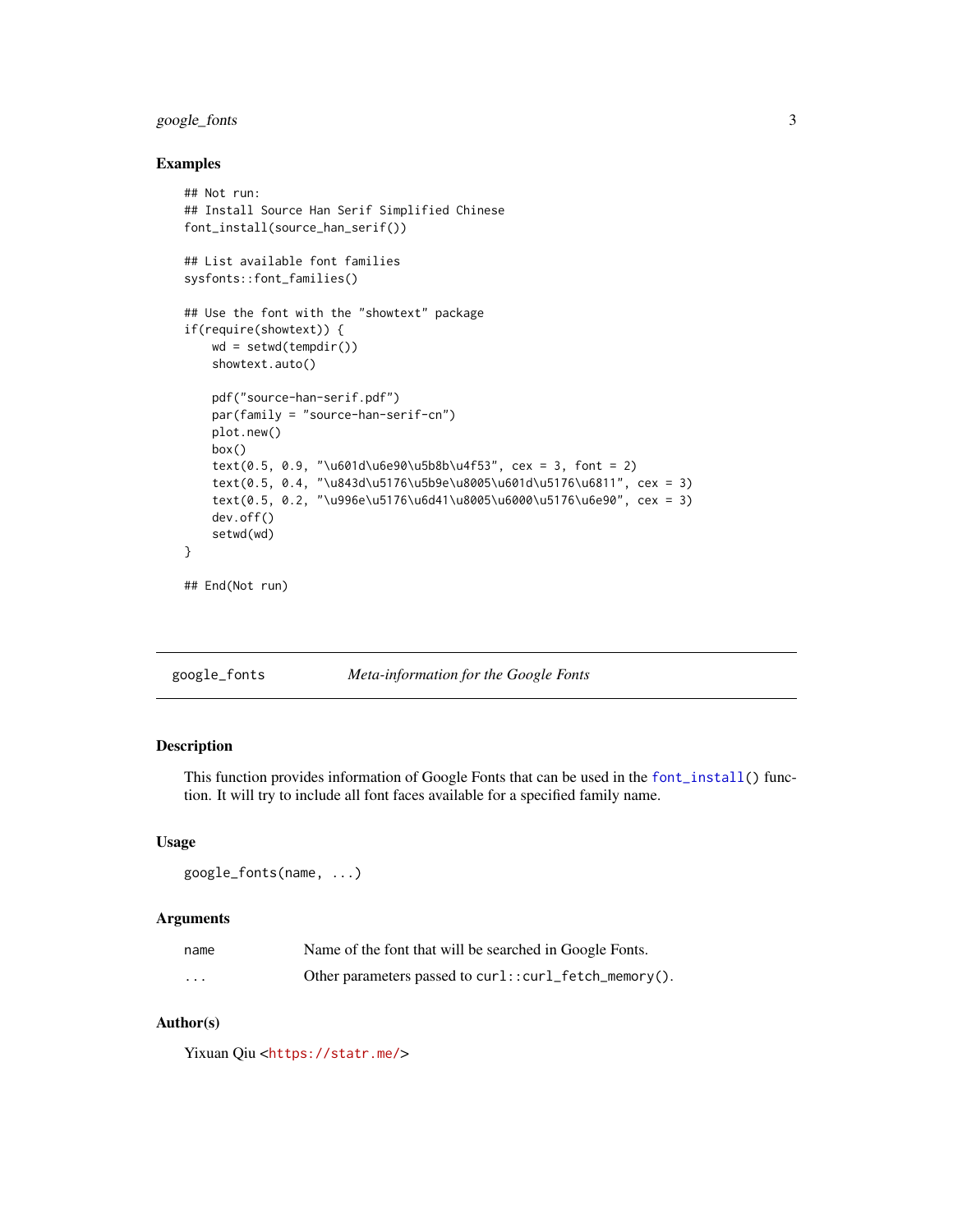#### Examples

```
opensans = google_fonts("Open Sans")
print(opensans)
## Not run:
## Install the Open Sans font to the showtexdb package
font_install(opensans)
```
## End(Not run)

load\_showtext\_fonts *Load Fonts for the 'showtext' Package*

#### Description

This function loads fonts that will be used by the showtext package.

#### Usage

```
load_showtext_fonts()
```
#### Author(s)

Yixuan Qiu <<https://statr.me/>>

#### Examples

```
## Not run:
sysfonts::font_families()
```
load\_showtext\_fonts() sysfonts::font\_families()

## End(Not run)

source\_han *Meta-information for the Source Han Sans/Serif Fonts*

#### <span id="page-3-1"></span>Description

These functions provide information of the Source Han Sans/Serif fonts that can be used in the [font\\_install\(](#page-1-1)) function. Source Han Sans/Serif fonts provide complete support for the CJK (Chinese, Japanese, and Korean) characters.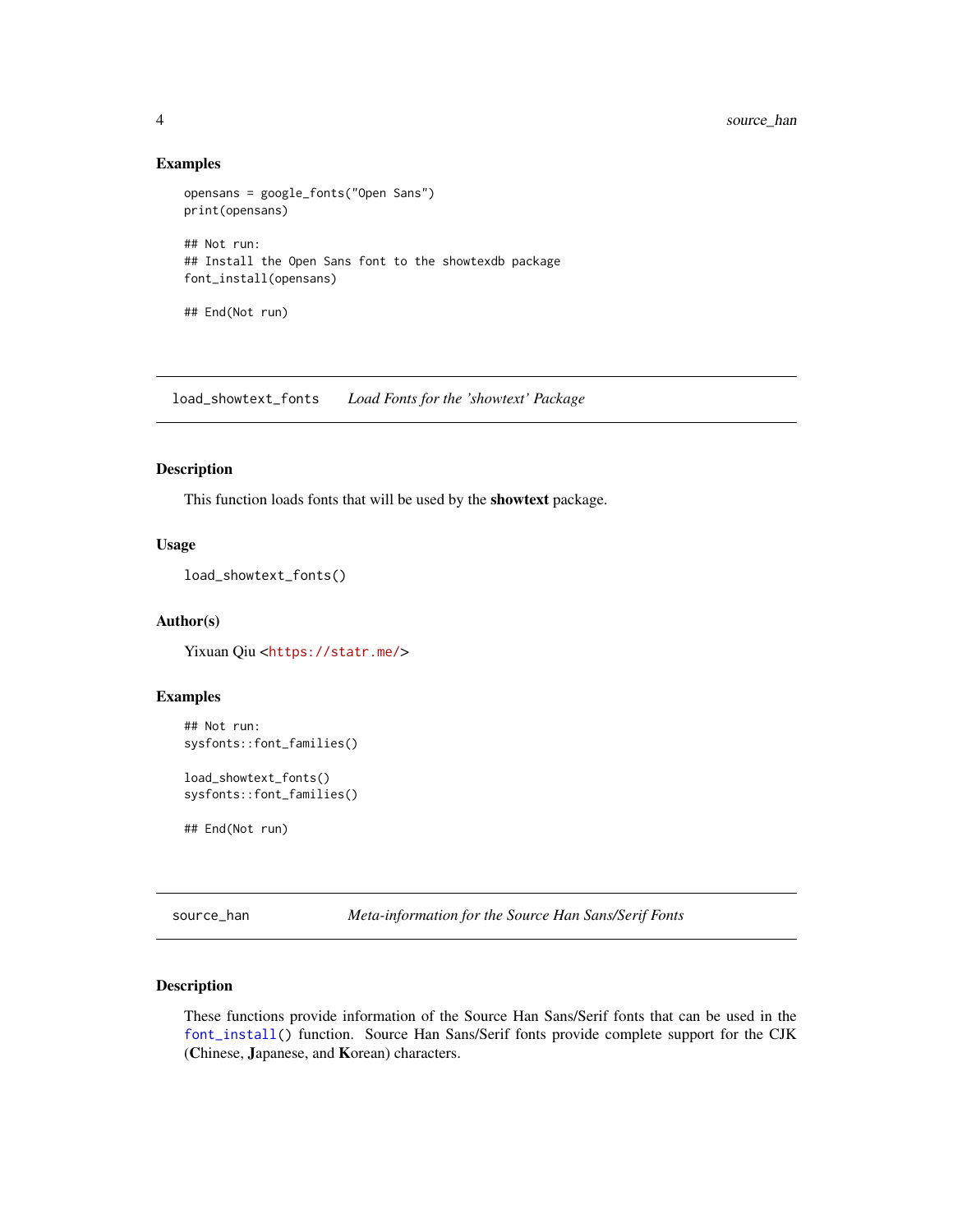#### source\_han 5

#### Usage

```
source_han_sans(lang = c("CN", "TW", "JP", "KR"))
```

```
source_han_serif(lang = c("CN", "TW", "JP", "KR"))
```
#### Arguments

lang Language of the font. "CN" for simplified Chinese, "TW" for traditional Chinese, "JP" for Japanese, and "KR" for Korean.

#### Author(s)

Yixuan Qiu <<https://statr.me/>>

#### Examples

```
## Not run:
## Install Source Han Sans font (by default Simplified Chinese)
## to the showtexdb package
font_install(source_han_sans())
```
## Source Han Serif Japanese font\_install(source\_han\_serif("JP"))

## End(Not run)